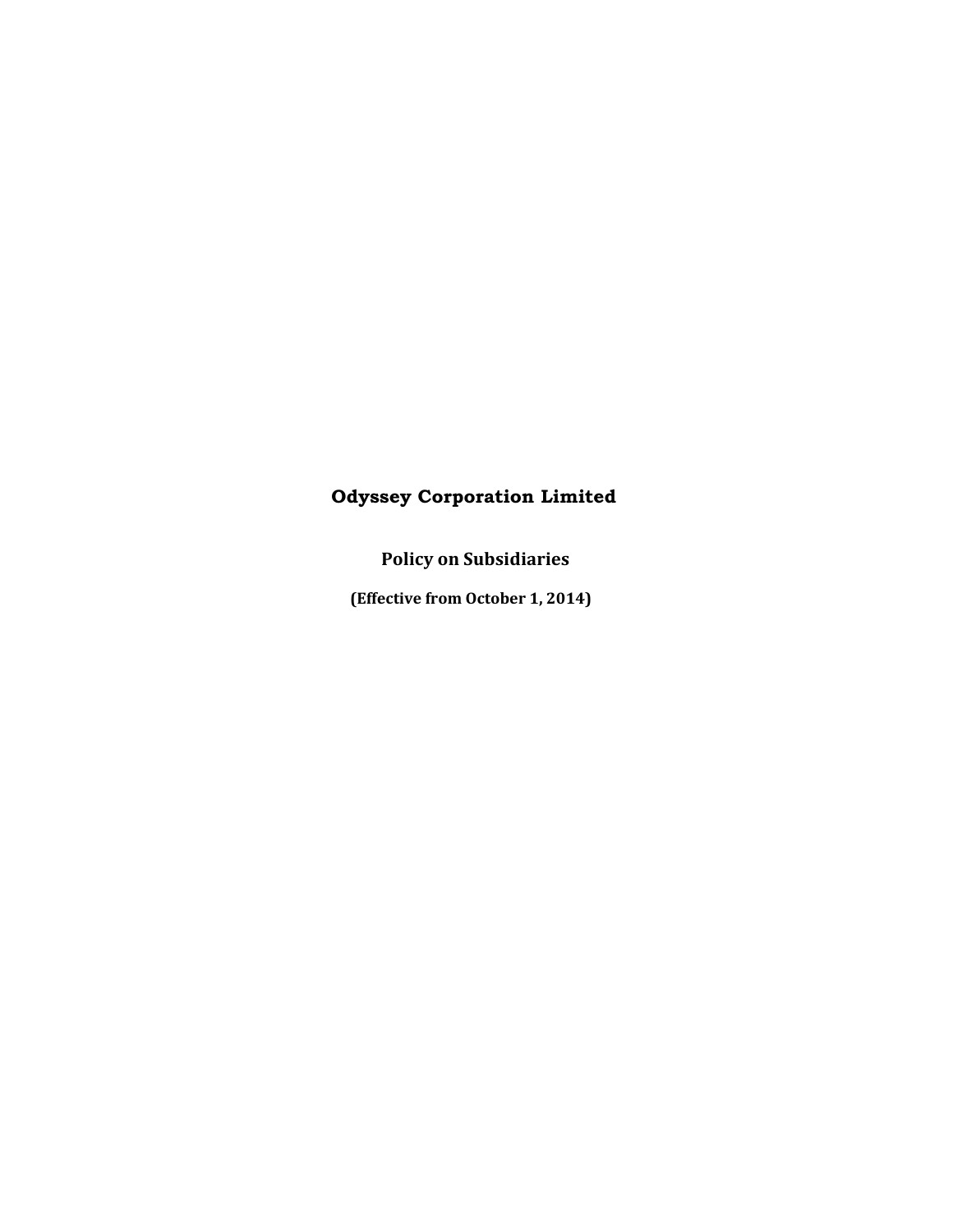#### **POLICY ON SUBSIDIARIES**

### **1. Preamble**

The Board of Directors (the "Board") of Odyssey Corporation Limited (the "Company"), has adopted the following policy and procedures with regard to Subsidiaries of the Company as defined below. The Board will review and may amend this policy from time to time.

This policy will be applicable to the Company**.** This policy is to regulate the investments of Company in Subsidiaries and oversee the functioning of subsidiaries based on the applicable laws and regulations applicable on the Company.

### 2. **Purpose**

This policy is framed as per requirement of Clause 49 of the Listing Agreement entered by the Company with the Stock Exchanges and intended to ensure that Board of Directors has overall supervision of functioning of Subsidiaries of the Company and regulate the investments of the Company in Subsidiaries.

### **3. Definitions**

**"Audit Committee or Committee"** means Committee of Board of Directors of the Company constituted under provisions of Listing agreement and Companies Act, 2013.

**"Board "** means Board of Directors of the Company.

**"Material Subsidiary"** means a Subsidiary in which the investment of the Company exceeds twenty per cent of its consolidated net worth as per the audited balance sheet of the previous financial year or if the Subsidiary has generated twenty per cent of the consolidated income of the company during the previous financial year.

**"Material Non-Listed Indian Subsidiary"** means an Non-Listed Subsidiary, incorporated in India, whose income or net worth (i.e. paid up capital and free reserves) exceeds 20% of the consolidated income or net worth respectively, of the Company and its Subsidiaries in the immediately preceding accounting year.

**"Material Non-Listed Subsidiary"** means a Subsidiary whose equity shares are not listed on any recognized stock exchange and in which the investment of the Company exceeds twenty per cent of its consolidated net worth as per the audited balance sheet of the previous financial year or if the Subsidiary has generated twenty per cent of the consolidated income of the company during the previous financial year

**"Non-Listed Subsidiary"** means Subsidiary whose equity shares are not listed on any recognized stock exchange.

**"Policy"** means Policy on Subsidiaries.

**"Significant Transaction or Arrangement"** means any individual transaction or arrangement that exceeds or is likely to exceed 10% of the total revenues or total expenses or total assets or total